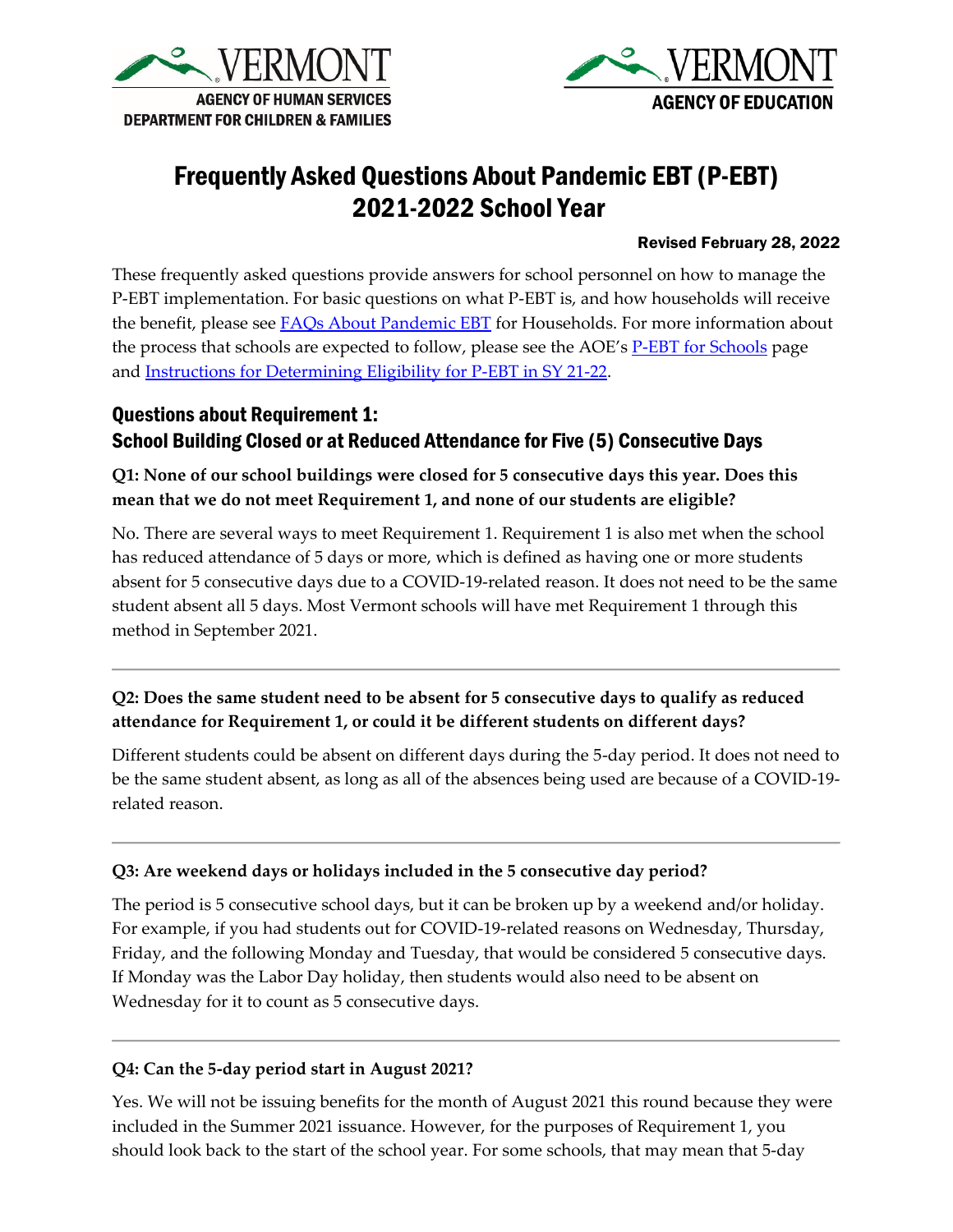period of reduced attendance started in August and carried into September. In that case, the building would meet Eligibility Criteria 1 starting September 1.

### **Q5: When determining reduced attendance for Requirement 1, should we only look at students who were absent because they were quarantining or who tested positive for COVID-19, or can we look at other COVID-19-related absences?**

Page 4 of the [Instructions for Determining Eligibility for P-EBT in SY21-22](https://education.vermont.gov/documents/edu-instructions-for-determining-eligibility-for-p-ebt-in-sy-21-22) has a list of types of excused absences that would be considered COVID-19-related. You should include any of these types of absences in determining when your school had reduced attendance for 5-days or more for a COVID-19-related reason.

# **Q6: Our schools have met Requirement 1. Does that mean that all of our students are eligible for P-EBT every month?**

No. Once the school has met Requirement 1, individual students need to meet Requirements 2 and 3 in order to be eligible for the benefit that month.

# **Q7: Does the school building need to re-qualify for Requirement 1 every month?**

No. The building just needs to qualify under Requirement 1 once, and then it has met that requirement for the rest of the year. For most Vermont schools, this will have happened in September 2021.

# Questions about Requirement 2: Eligible for Free/Reduced Meals or Attending CEP/Provision 2 Lunch School

**Q8: Our school is CEP or Provision 2 for Lunch. We met Requirement 1 (reduced attendance) in September and had a COVID-19-related closure later in the year. Does that mean that every single one of our students is eligible for P-EBT during the month we had the closure? Not all of these students have an economic need for the benefit.** 

Yes. All students in CEP or Provision 2 Lunch schools meet Requirement 2. As long as the building has met Requirement 1, then all students would be eligible for P-EBT in any month there is a closure.

The benefit is meant to replace the value of the free meals that students would have received at school if not for COVID-19. At CEP/Provision 2 schools, all students normally receive free meals, so everyone would qualify for the benefit if Requirements 1 and 3 are met, regardless of the household's economic need.

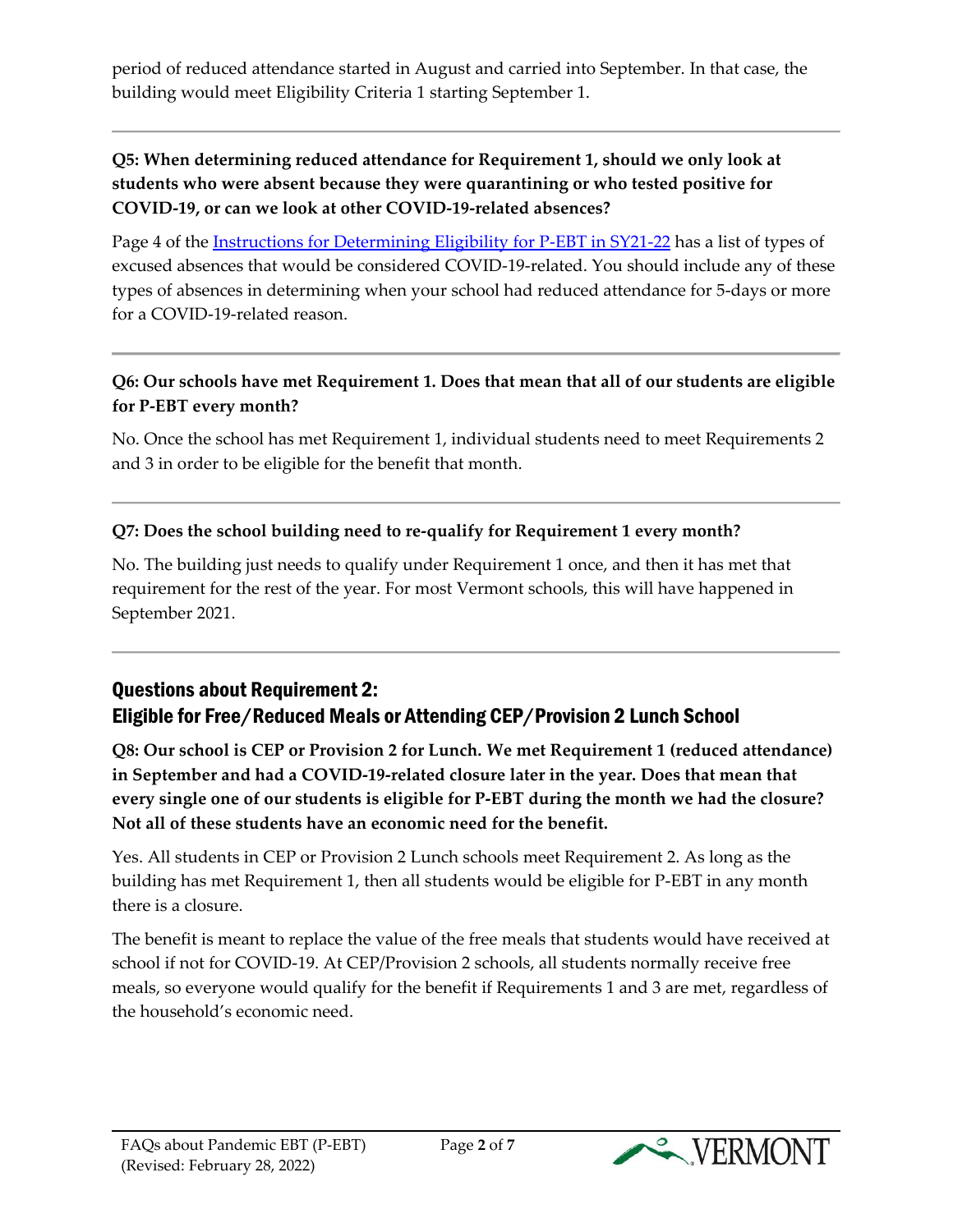# Questions about Requirement 3: COVID-19-Related Closure or Absence

**Q9: We had a school closure that would make our students eligible for P-EBT that month. We might make up the closure days at the end of the year, or we might request a waiver to not make up those days. Does that impact whether the closure qualifies students for P-EBT?**

No. Any COVID-19-related closures will mean your students meet Requirement 3 for that month, regardless of whether the days are made up and regardless of the status of your waiver request.

# **Q10: Our school hasn't tracked all of the different types of COVID-19-related absences listed in the [Instructions for Determining Eligibility for P-EBT in SY21-22.](https://education.vermont.gov/documents/edu-instructions-for-determining-eligibility-for-p-ebt-in-sy-21-22) How should we proceed?**

Schools should report the best available information they have. Students should only be reported as eligible under Requirement 3 if the school knows that they had an excused COVID-19-related absence, or there was a COVID-19-related school closure. If the school knows that the absence was excused, but does not know if it was COVID-19-related, they should not report the student as eligible. If the school does not consider the absence to be excused, they should not report the student as eligible.

# **Q11: If we had a COVID-19-related closure impacting all our students, do we need to look for COVID-19-related absences that month for Requirement 3?**

No. The closure means the students met Requirement 3 for that month – there is no need to look further for additional COVID-19-related absences for that month. This is why we suggest first looking for closures, and then only looking for absences if there was no closure.

# **Q12: We had a weather-related closure. Does that qualify our students for that month for Requirement 3?**

No. Only COVID-19-related closures or absences qualify students under Requirement 3.

# Other New/Updated Questions for SY 21-22

### **Q13: What is the timeline for this process?**

February 7- 18, 2022: School Food Authorities send out template letters to households.

March 15, 2022: Deadline for School Food Authorities to submit data to AOE for September 2021-January 2022.

Late April 2022: DCF will issue benefits to households for September 2021-January 2022.

June 2022: AOE will request info for February – June 2022, and Summer 2022.

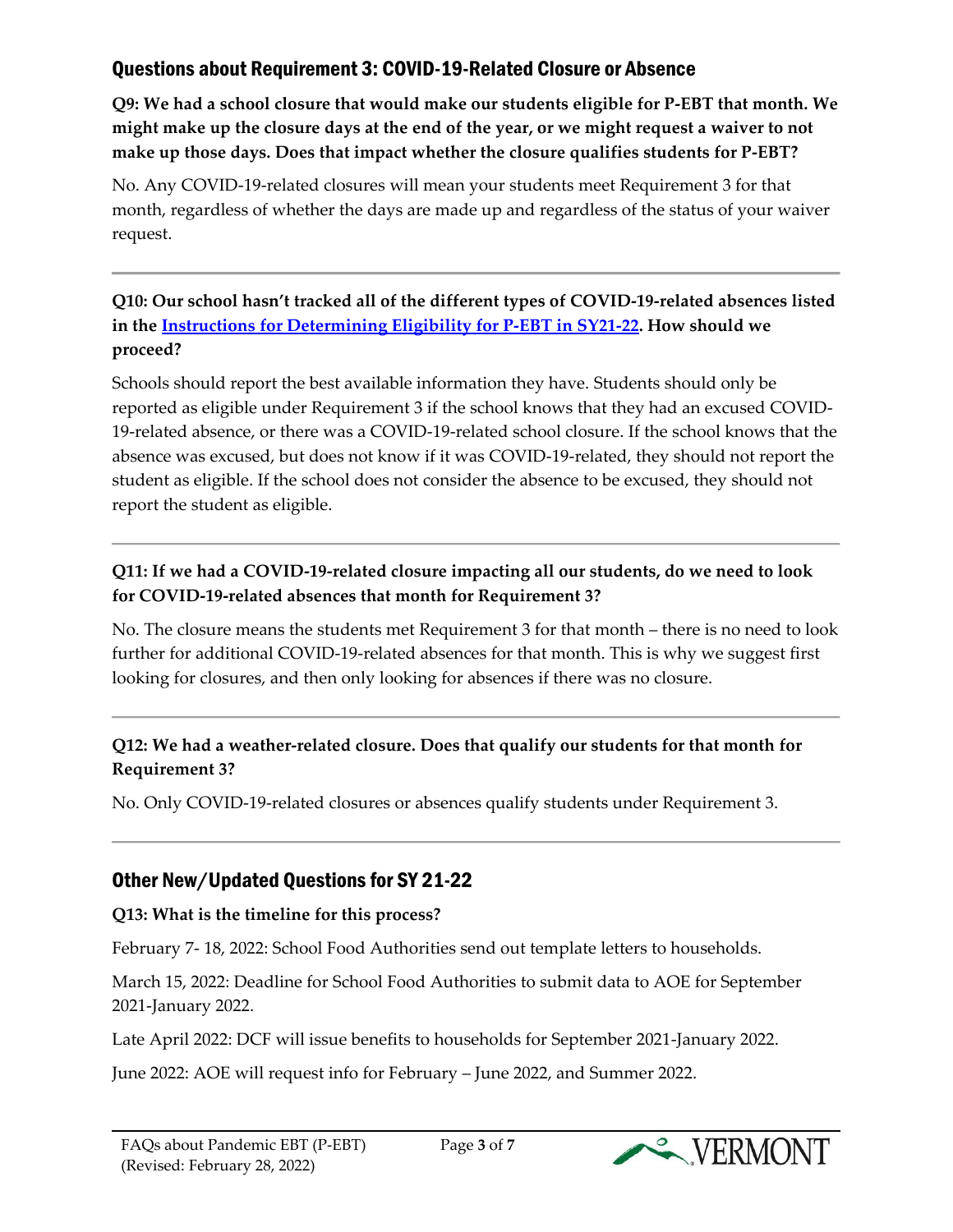July/August 2022: DCF will issue benefits to households for February – June 2022 and Summer 2022.

August 2022: AOE will request info for the small group of students newly eligible during Summer 2022.

September 2022: DCF will issue final Summer 2022 benefits.

### **Q14: Can we change the date that households need to respond to give them more time?**

As long as you will have all of the data you need in your template and ready to submit to AOE by March 15, , 2022, you can change the date in the template letter to households to give them more time.

# **Q15: Will there be Summer 2022 P-EBT benefits? When will that data be collected?**

Yes, Vermont qualifies to offer P-EBT benefits for students in Summer 2022 because we have an approved P-EBT plan for SY21-22. We have not yet received guidance from USDA on the Summer 2022 plan. We expect it to be very similar to Summer 2021. In that case, all students eligible for free and reduced meals, or attending a CEP/Provision 2 Lunch school, as of June 2022, would receive a fixed benefit for the entire summer. The benefit amount will be determined by USDA.

We expect to combine the Summer 2022 data collection with the February-June data collection, which will be due in late June. In addition, there will likely be a small data collection in August 2022 for any students who became eligible for free and reduced meals over the summer – identical to the collection conducted in August 2021.

# **Q16: Will there be funding to help with the administrative costs associated with P-EBT?**

Yes, USDA is expecting to provide P-EBT administrative funds for schools for SY21-22, similar to the funds provided for SY20-21. We expect USDA to offer the same options as last time. The first option was to receive a nominal amount of funding based on enrollment, with no back-up documentation required. The second option was to request the exact amount spent (no limit). This option required the SFA to maintain backup documentation for the COVID-19-related expenses. We do not yet know when these funds will be available.

# **Q17: Can our school opt-out of offering P-EBT?**

No. This benefit must be offered to all students who are eligible. If your school normally participates in the National School Lunch Program and meets Requirement 1, you must report any students who meet Requirement 2 and 3 for any months they are eligible.

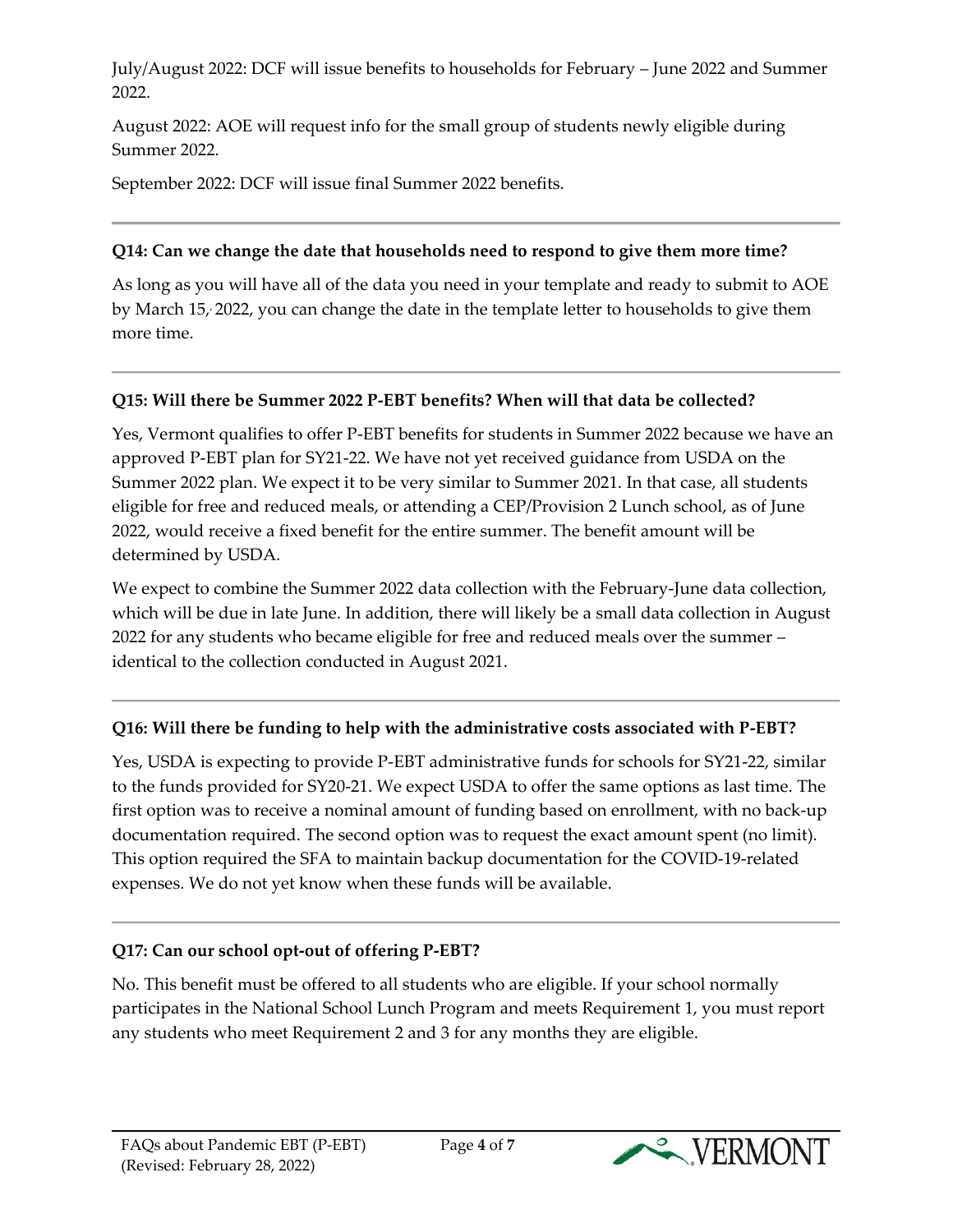# FAQs from SY20-21 Still Applicable in SY21-22

#### **Q18: Should we send the customized letter to every household in our school district?**

Yes, we are asking you to send this to every household for three reasons. First, we want to give households basic information about what to expect. Second, we want to give everyone who doesn't currently qualify based on last year or this year a chance to submit an application. Third, we learned from the Spring 2020 implementation that there were a lot of issues with incorrect Head of Household and mailing addresses, so we want to give households a chance to correct that prior to the cards being sent out.

It is a lot of work up front, but it will save you a lot of work processing unnecessary applications and fielding calls from parents who want to know where their cards are after they are missent.

To simplify the process of customizing the letters, we recommend setting up two mail merges. One for households who are already eligible, and one for households who need to submit applications. If you take the time to set up the mail merge, the customization should go fairly quickly. There is likely someone already experienced in setting up mail merges among your administrative staff. If not, see these [instructions on how to set up a mail merge in Microsoft](https://support.microsoft.com/en-us/office/use-mail-merge-to-personalize-letters-d7686bb1-3077-4af3-926b-8c825e9505a3)  [Word.](https://support.microsoft.com/en-us/office/use-mail-merge-to-personalize-letters-d7686bb1-3077-4af3-926b-8c825e9505a3)

#### **Q19. Can we email the letter to households or does it have to be sent via postal mail?**

The letters may be sent electronically as long as you have emails for all of the households (or will send paper copies to those you don't have emails for), and you are abiding by your district's policies on how to safely email confidential student information.

# **Q20: Can we send a link to our electronic free and reduced meal application, or do we need to send paper copies of the application?**

As long as you provide information to households on how to access a paper application (your electronic application should already do this), you may send a link to your electronic application and do not need to send a paper copy of the application.

# **Q21: We are a small school. Can we call households to verify information instead of sending them the letter?**

Yes. However, the letter contains background information about P-EBT that may be difficult to convey over the phone. If you choose to call households to verify information and let them know their status, we suggest sending a generic version of the letter and FAQ for households as well.

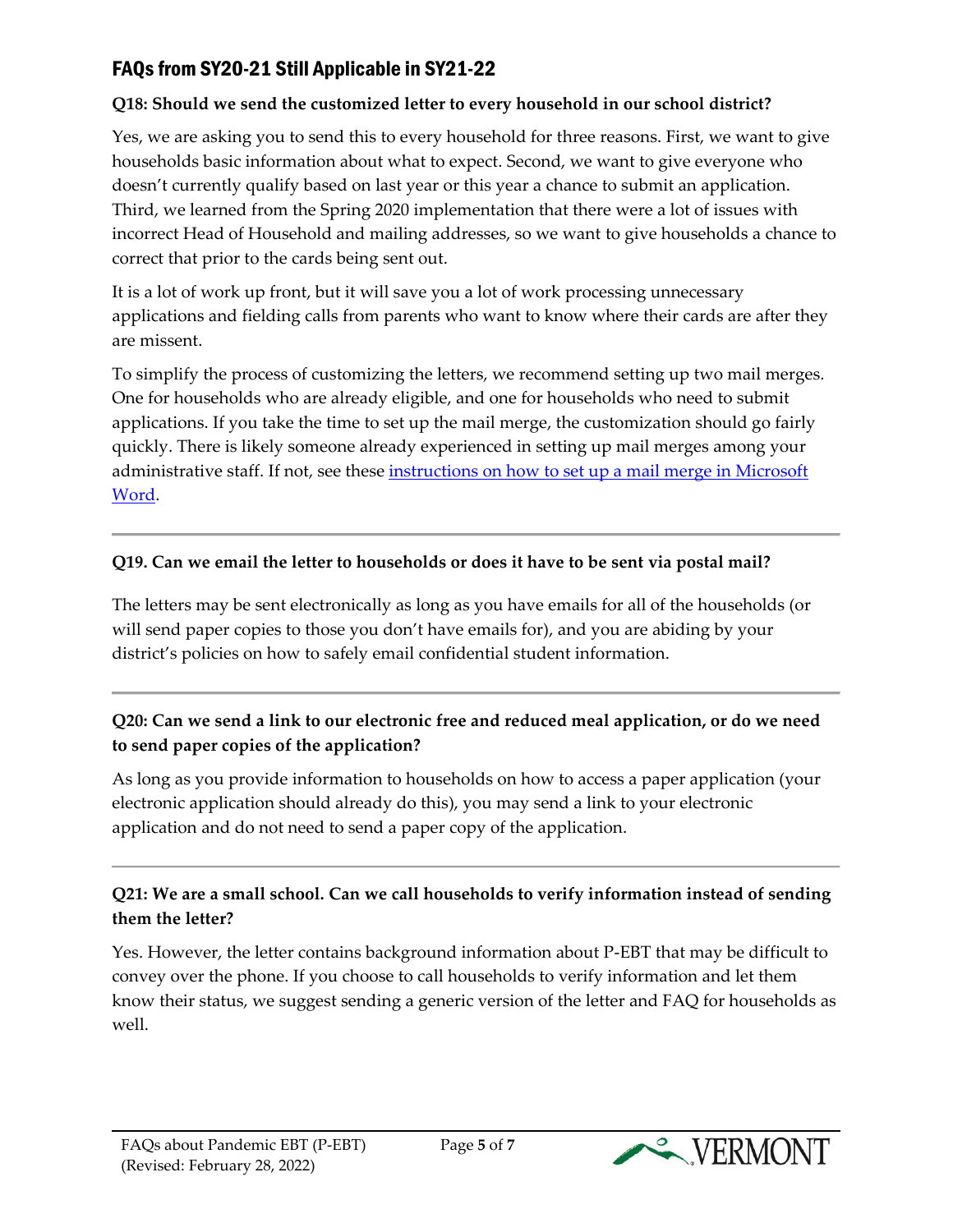# **Q22: How do we handle households with 50/50 split custody? Who should be listed as the Head of Household?**

DCF needs to know who to mail the card to so that the child will benefit from the funds. It is up to the school to determine who this should be. This is one of the reasons for sending the customized letter to the households to confirm where they want their benefit sent. If there is a dispute about which parent/guardian should be listed as the Head of Household, the school could use the following factors to make the determination:

- Which parent/guardian completed the application for free and reduced-price meals?
- Which parent/guardian is listed first as the emergency contact in your system for that student?

In the event that the households disagree, you could ask them which parent/guardian will be claiming the child as a dependent on their taxes this year. That is likely something stipulated in the child's custody agreement.

Ultimately, it is up the school to make the decision in the fairest way you can.

# **Q23: We have some students who attend our school who live in other states. Are they eligible for this benefit?**

Yes, if the student is attending a Vermont school, Vermont will issue the P-EBT benefits, regardless of the child's state of residence.

# **Q24: Who should we list as Head of Household for State-placed foster students?**

List the foster parent and mailing address where the student is currently placed. DCF will be comparing the list of eligible students to their most current information on state-placed foster children. DCF will update information for these students as needed so the cards will be mailed to the student's current foster parent and address at the time of card issuance.

# **Q25: Are PreK students eligible for this benefit?**

Yes, if your PreK students normally have access to your meals program, they are eligible for this benefit, subject to the same requirements as other students.

# **Q26: How should we handle students who were only enrolled in our school for part of this year? For example, students who unenrolled in order to switch to home study, or students who moved?**

These students are eligible for benefits (assuming all other criteria are met) for the months that they were enrolled in your school. However, they are not eligible for benefits during which they